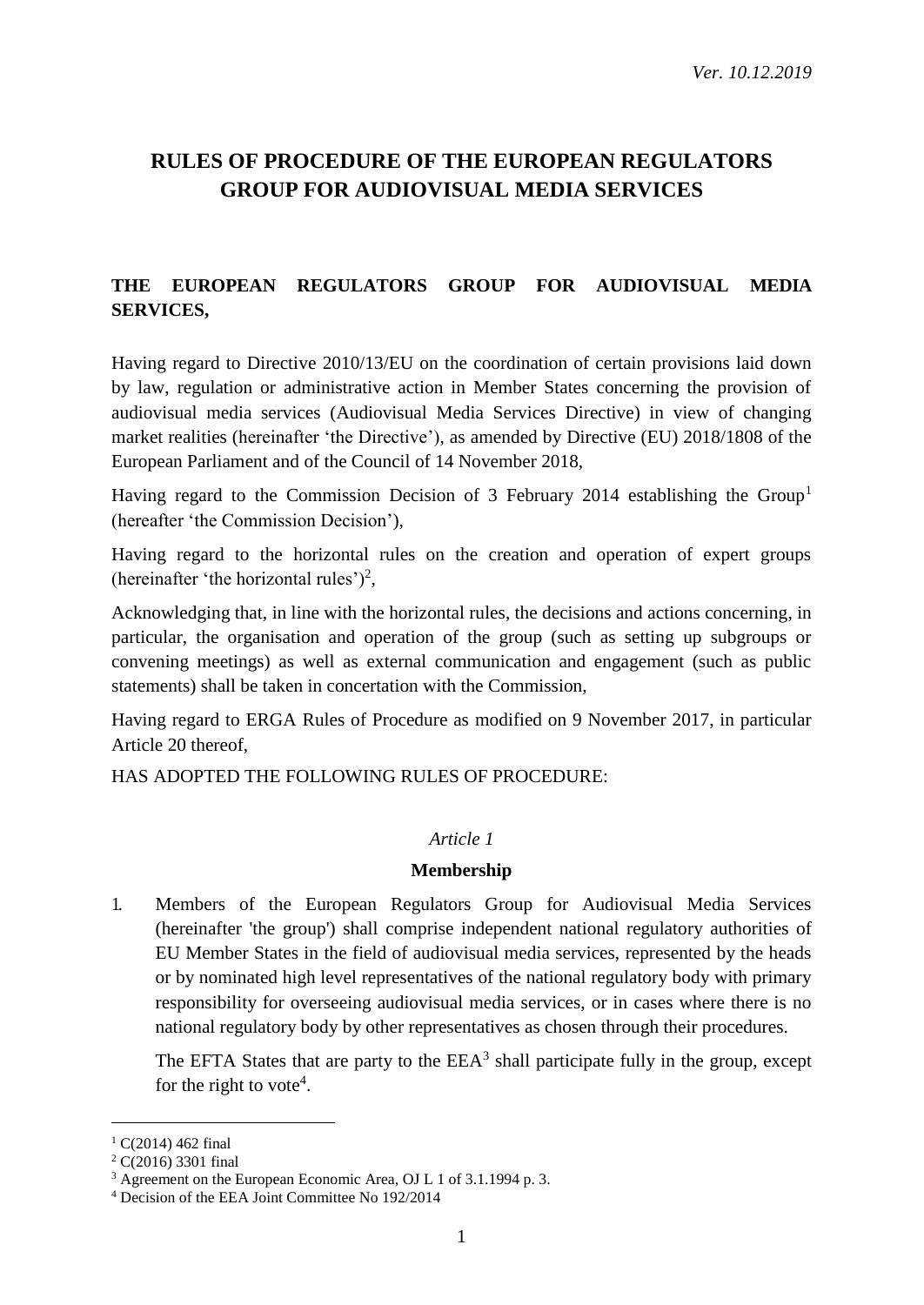The European Commission and an EFTA Surveillance Authority representative shall attend the meetings and take part in the discussion, without voting rights, and shall be represented at an appropriate level.

- 2. Each regulatory body shall also appoint a second high level representative, who shall be empowered to exercise the responsibilities of the member.
- 3. Each Member State shall inform the Commission of the names of the national bodies through its Permanent Representation.
- 4. Without prejudice to paragraphs 1 and 2 above, each member decides on the composition and size of its delegation – which shall not normally exceed 3 people – and informs the secretariat of the group thereof via a dedicated mailbox of the group. However, the reimbursement of travel expenses by the Commission is limited to one person per delegation. Each member shall have only one vote.
- 5. A member may, in exceptional circumstances, represent a maximum of one other member as proxy. The member of the group that is represented must inform the secretariat of the group thereof in writing.

## *Article 2*

## **Observers and Experts**

- 1. Organisations and public entities other than Member States' authorities may be granted an observer status, in compliance with the horizontal rules, by direct invitation. Member States' authorities shall be understood at national, regional, or local level in accordance with Article 7.2(d) of the Commission's horizontal rules.
- 2. In particular, the Commission may grant observer status to public authorities of candidate countries and EFTA States that are not party to the EEA, as well as organizations, including European Platform of Regulatory Authority (EPRA)<sup>5</sup> and the European Audiovisual Observatory (EAO)<sup>6</sup>.
- 3. If so requested by the European Parliament, the Commission may also invite European Parliament's experts to attend the meetings<sup>7</sup>.
- 4. Organisation and public entities appointed as observers shall nominate their representatives. No more than two persons shall represent each observer.
- 5. Observers and their representatives may be permitted by the Chair to take part in the discussions of the group and provide expertise. However, they shall not have voting rights and shall not participate in the formulation of recommendations or advice of the group.

<sup>5</sup> [http://www.epra.org](http://www.epra.org/)

<sup>6</sup> [http://www.obs.coe.int](http://www.obs.coe.int/)

<sup>7</sup> Framework Agreement on relations between the European Parliament and the European Commission, point 15 and Annex 1 (OJ L 304 20.11.2010, p.47)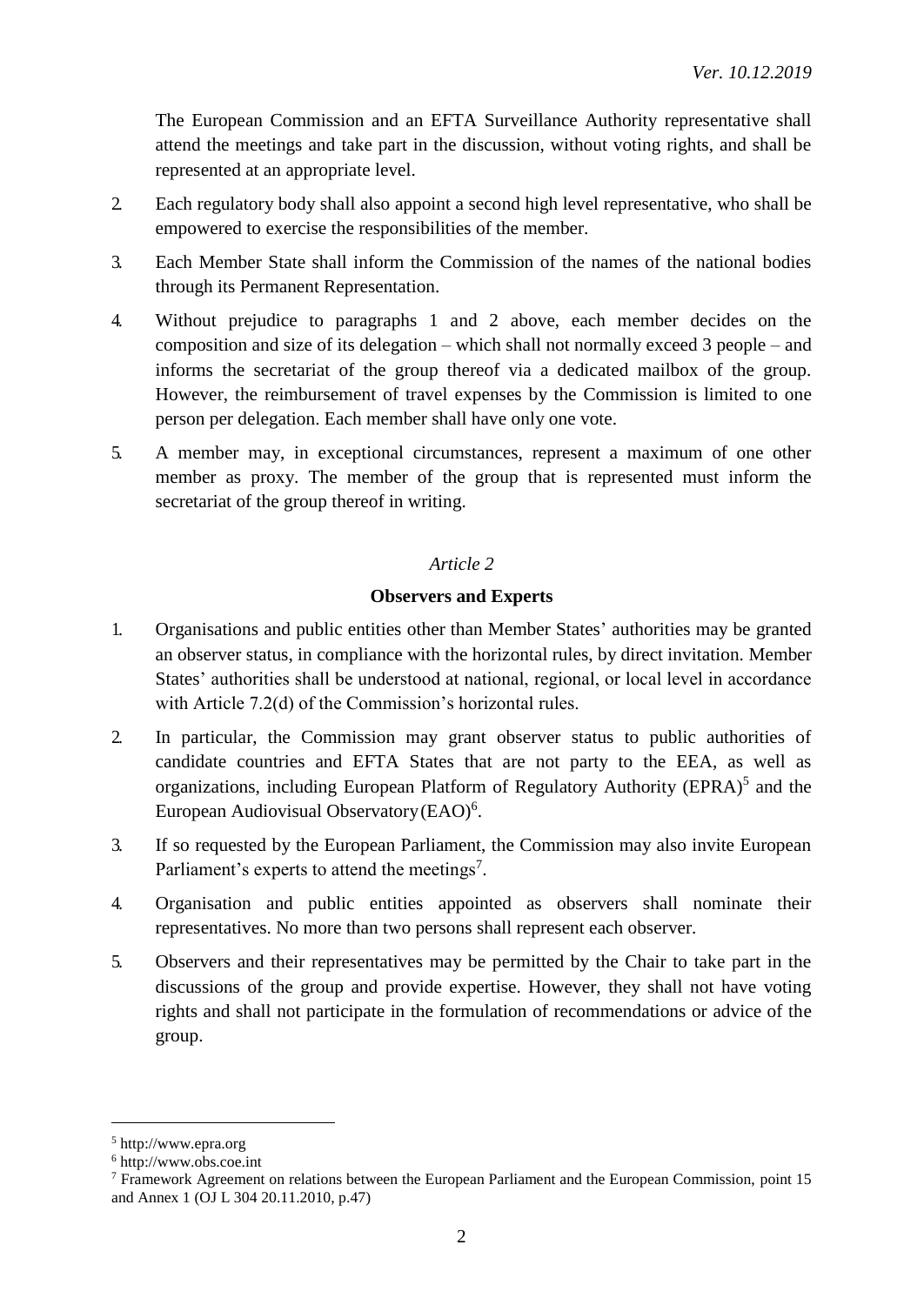6. Following a proposal by the group, or at its own initiative, the Commission may invite experts with specific expertise with respect to a subject matter on the agenda to take part in the work of the group or sub-groups on an ad hoc basis.

Experts shall withdraw when the group moves to a vote.

#### *Article 3*

#### **Tasks**

As defined in Article 30b(3) of the Directive, the group's task shall be:

- a) to provide technical expertise to the Commission:
	- in its task to ensure a consistent implementation of the Directive in all Member States;
	- on matters related to audiovisual media services within its competence;
- b) to exchange experience and best practices on the application of the regulatory framework for audiovisual media services, including on accessibility and media literacy;
- c) to cooperate and provide its members with the information necessary for the application of the Directive, in particular as regards its Articles 3, 4 and 7;
- d) to give opinions, when requested by the Commission, on the technical and factual aspects of the issues pursuant to Article 2(5c), Article 3(2) and (3), point (c) of Article 4(4) and Article 28a(7) of the Directive.

## *Article 4*

#### **Chair**

- 1. In accordance with the Commission Decision, the group shall be chaired by one of its members for a period of 12 months. Members of the group shall also appoint one vicechair and up to three additional members of the Board for the same period.
- 2. The chair and the vice-chair can be re-elected once for a maximum period of 12 months.
- 3. Nominations for election as Board members and for election as chair and vice-chair shall be submitted to the secretariat no later than 28 days before the date of the meeting at which the election will take place.

In the case foreseen under Article  $4(2)$ , the chair and the vice-chair must submit their intention to be re-elected to the secretariat no later than the 15th of September.

The secretariat will circulate the list of candidates according to the rules defined in Article 6. The chair and the vice-chair shall each be elected with 2/3 majority of all members.

A request for a secret ballot can be made by at least two voting members present.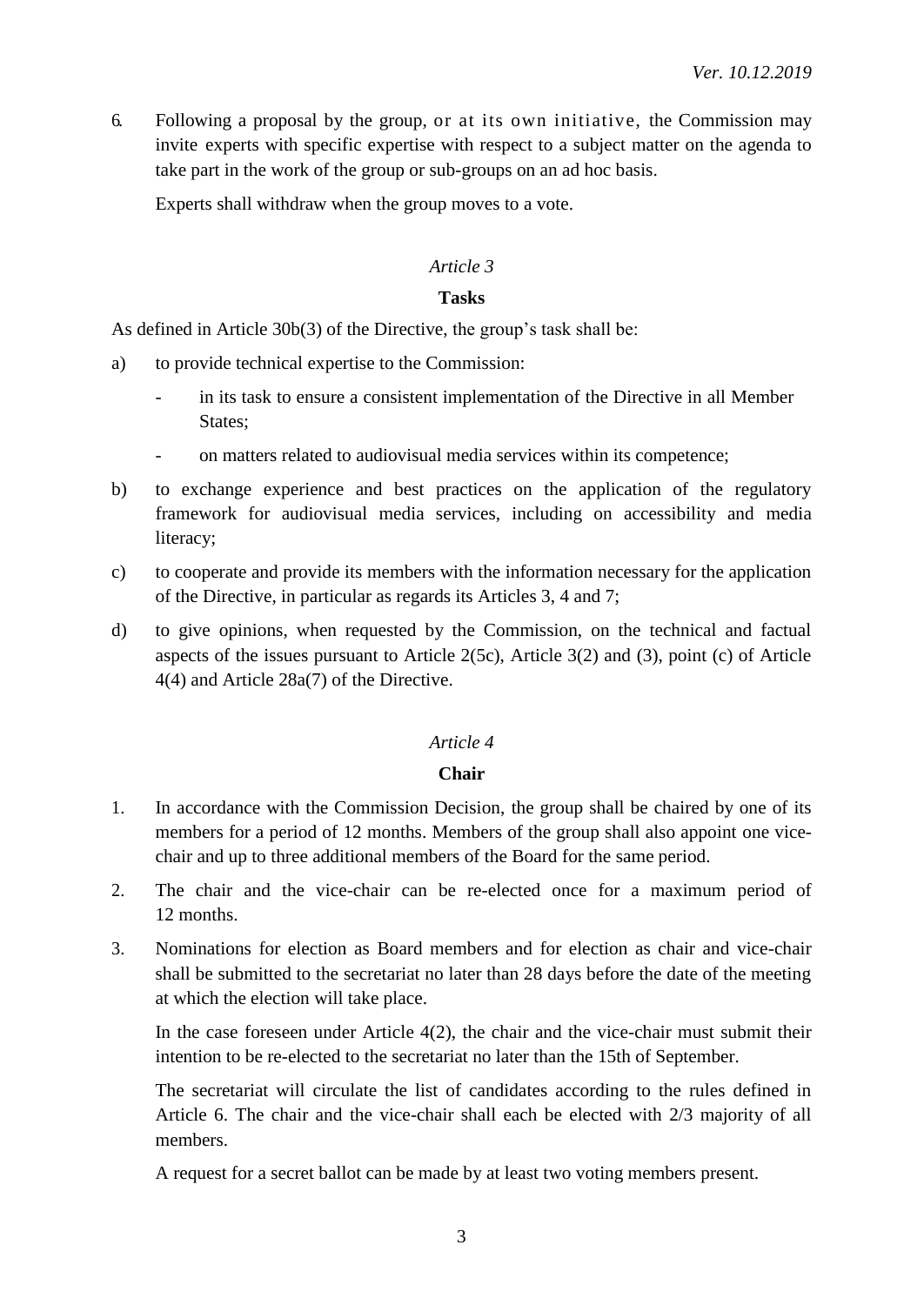4. Before serving his/her term as chair for one year, the chair shall first serve at least one year as vice-chair, with the exception of the case foreseen under Article 4(5).

Every year, the group shall appoint the chair for the following year as well as up to four additional members of the Board according to the selection procedure described in Article 5(2) and (3). The group shall elect the vice-chair from among the members of the Board, except the chair.

5. In the event of resignation or permanent incapacity of the chair or of the vice-chair, a new member of the Board may be elected, according to the rules defined in Article 5(2) and (3). A new chair and/or vice-chair shall be elected thereafter from among the members of the Board without delay for the remainder of the term of office of the person to be replaced. In the event of resignation or permanent incapacity of a Board member, who is neither the chair nor the vice-chair, a new member of the Board may be elected in accordance with the procedure foreseen under Article 5(2) and (3).

#### *Article 5*

## **ERGA Board**

- 1. The members of the ERGA Board are the chair, the vice-chair and up to three additional members from among the members with voting rights.
- 2. The diversity of the Group membership should as much as possible be reflected in the composition of the Board, in particular with regard to gender balance. Candidacies from members with no prior experience in the Board should be encouraged.
- 3. Candidates to join the Board shall be supported by at least two other members.
- 4. The elected Board members are the candidates who have obtained the most votes.
- 5. The secretariat shall inform the Group about the dates and attend Board meetings. It shall provide the minutes of the meetings without undue delay. Upon invitation from the chair, other members may be invited to attend Board meetings. In particular, other members shall be involved if the agenda includes any issue which may have an impact on the engagement or representation in ERGA of the corresponding member.
- 6. The ERGA Board shall have the following tasks:
	- (a) to present and promote the Group's achievements in public events and in the media;
	- (b) in relation to other issues, to propose and, provided that the Group expresses explicit agreement pursuant to Article 11 or 12, to issue public statements, such as press releases, on behalf of ERGA;
	- (c) to prepare a first outline of the annual work programme in accordance with the procedure foreseen under Article 14;
	- (d) to manage the activities of the ERGA Academy and supervise relationships with external stakeholders;
	- (e) to appoint the members of the expert subgroup referred to under Article  $13(2)$ ;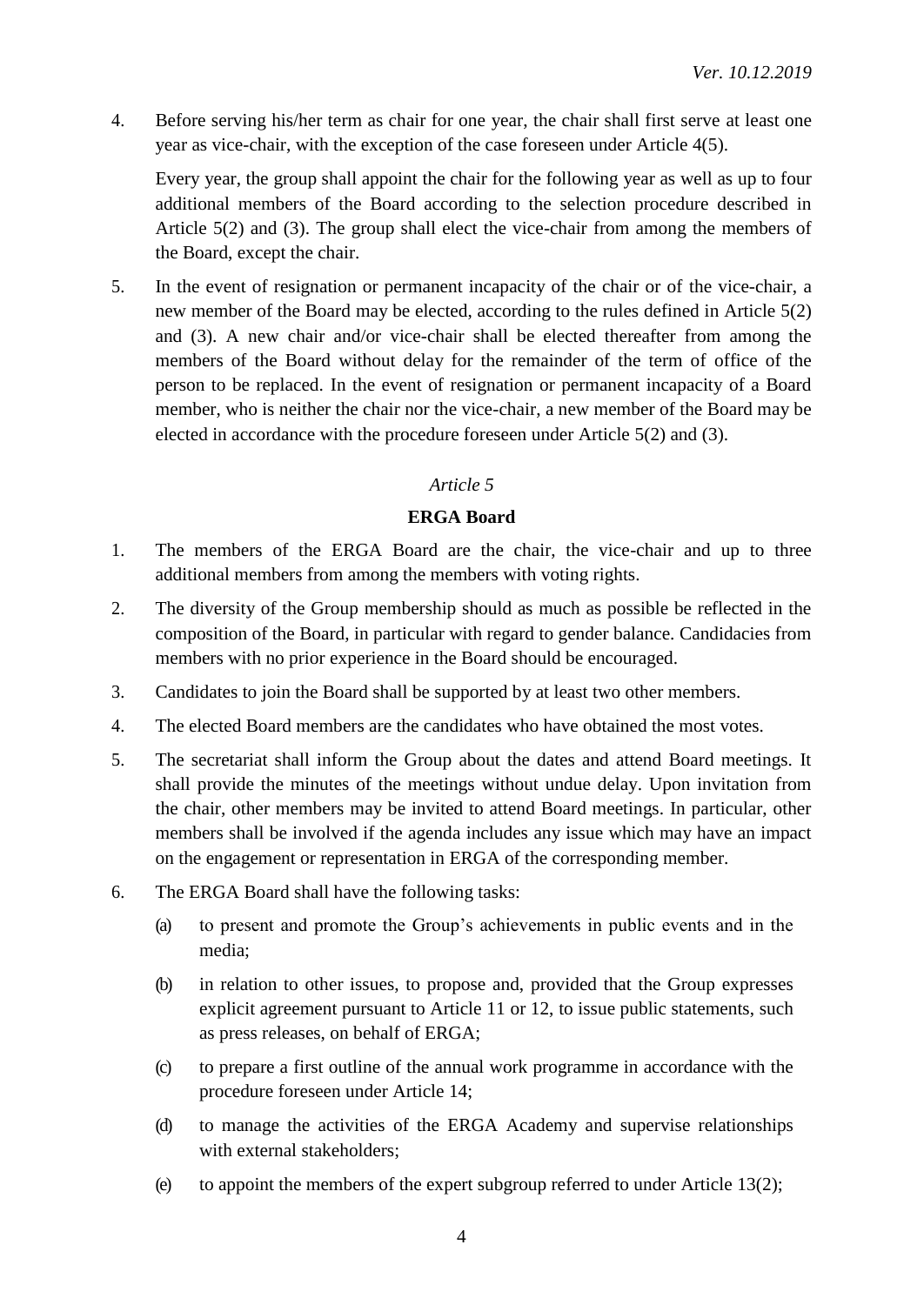- (f) to report to members about the effective functioning of the Group and take initiatives to address identified issues;
- (g) to report to the Group about the actions taken pursuant to the achievement of task  $(a)$  and  $(d)$ .
- 7. Within the Board, the chair and the vice-chair are particularly entitled to take responsibility for the tasks set out under paragraph 6(a) and 6(c).

#### **Secretariat**

- 1. The Commission shall provide secretarial support for the group, including the Contact Network and the Board and any sub-groups created under Article 5(5) of the Commission Decision and Article 13 of the Rules of Procedure.
- 2. The secretariat of the group shall ensure document management and access. It shall also ensure the management of a dedicated website.
- 3. The secretariat shall be responsible for the tasks assigned to it under Article 18 of the rules of procedure.

#### *Article 7*

#### **Agenda**

1. The secretariat shall draw up the agenda under the responsibility of the chair and send it to the members of the group.

The secretariat, in consultation with the chair, shall put an item proposed by at least five members, on the Agenda of the next meeting.

- 2. The agenda shall be adopted by the group at the start of the meeting. Upon request from a member or the Commission's representative, the chair may decide to add an item to the agenda.
- 3. Immediately after the meeting the chair may prepare a press release or other public communication on the activities of the group for the secretariat to upload on the group's website.

#### *Article 8*

#### **Meetings**

- 1. Meetings of the group are convened by the chair, either on its own initiative, or at the request of a simple majority of members.
- 2. Quorum necessary for meetings shall be achieved when at least 2/3 of all voting members are present or represented by proxy. The written proxy shall be submitted to the chair at the beginning of the meeting and shall be recorded in theminutes.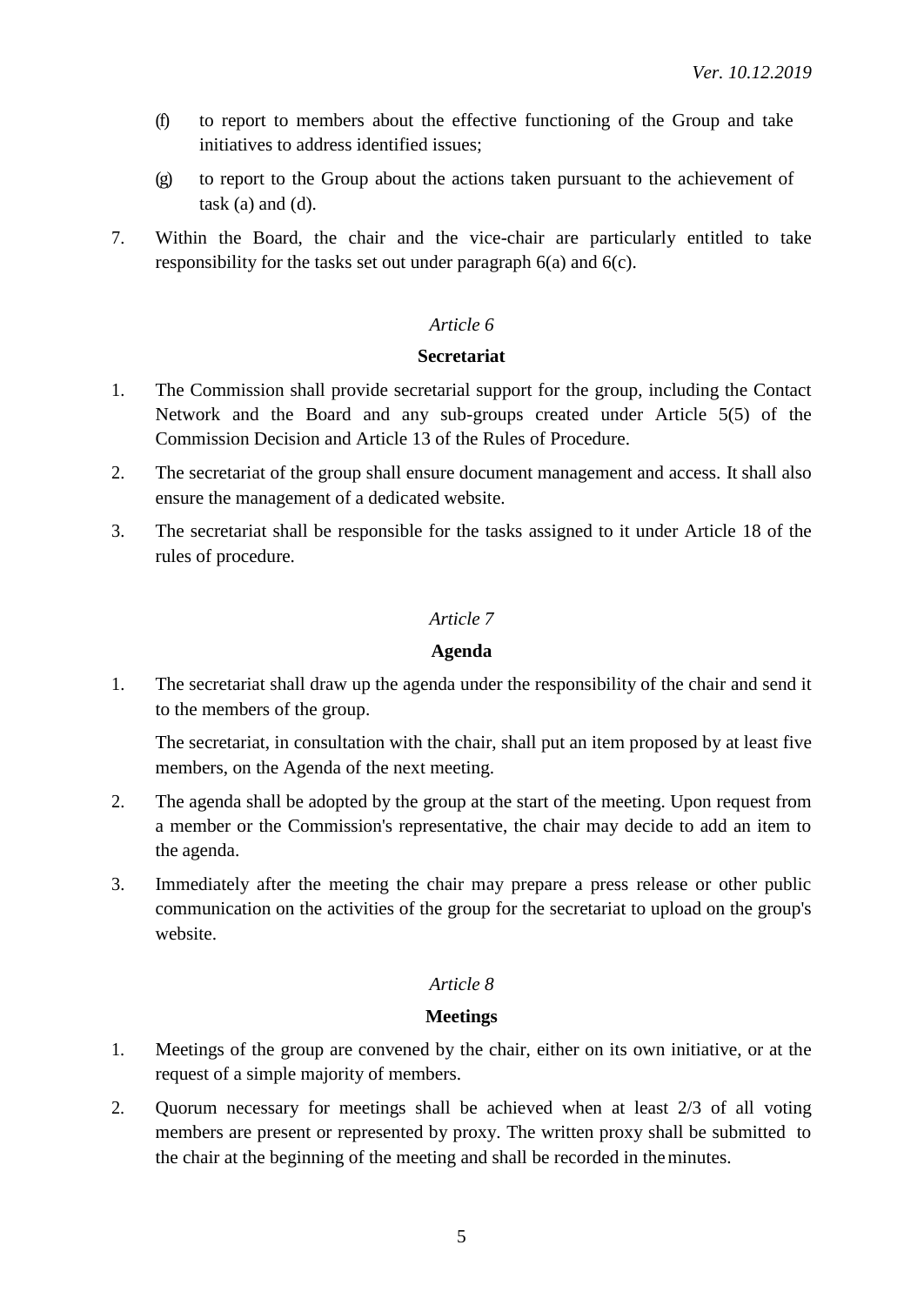- 3. At each meeting, the secretariat shall draw up, under the responsibility of the Chair, an attendance list also specifying, where appropriate, the organisations, Member States' authorities or other public entities to which the participants belong. *8*
- 4. Minutes on the discussion on each point on the agenda and on the opinions delivered by the group shall be meaningful and completed. Minutes shall be drafted by the secretariat under the responsibility of the chair. The secretariat shall distribute the draft minutes of the meeting in the shortest time possible.

Participants shall have the possibility to comment no later than 10 working days after receiving the draft minutes.

5. Joint meetings of the group with other groups may be convened to discuss matters falling within their respective areas of responsibility.

## *Article 9*

#### **Documentation to be sent to group Members**

1. The secretariat, in agreement with the chair, shall send the invitation to the meeting to the group members no later than 30 calendar days before the date of the meeting.

The draft agenda shall be sent to the group members no later than 14 calendar days before the date of the meeting.

- 2. The secretariat shall send documents, on which the group is consulted, to the group members no later than 14 calendar days before the date of the meeting.
- 3. In urgent or exceptional cases, the secretariat, in agreement with the chair or at the request of the group, may shorten time limits for sending the documentation, mentioned in paragraphs 1 and 2 of this Article, as necessary.

## *Article 10*

## **Types of acts**

- 1. In relation to its tasks as defined in Article 30b(3) of the Directive, the Group shall in particular:
	- (a) issue opinions, recommendations and reports;

- (b) issue, opinions and reports, in order for the Commission to prepare its position vis-a- vis the Council or the European Parliament;
- (c) in justified cases, in order to advise the Commission, issue consultation documents, in order to collect necessary information from market participants, consumers and end- users.

<sup>&</sup>lt;sup>8</sup> The names of the representatives of organisations, Member States' authorities or other public entities may be included only subject to their prior freely given, specific, informed and unambiguous consent, in compliance with Article 3(15) and Article 7 of Regulation 2018/1725.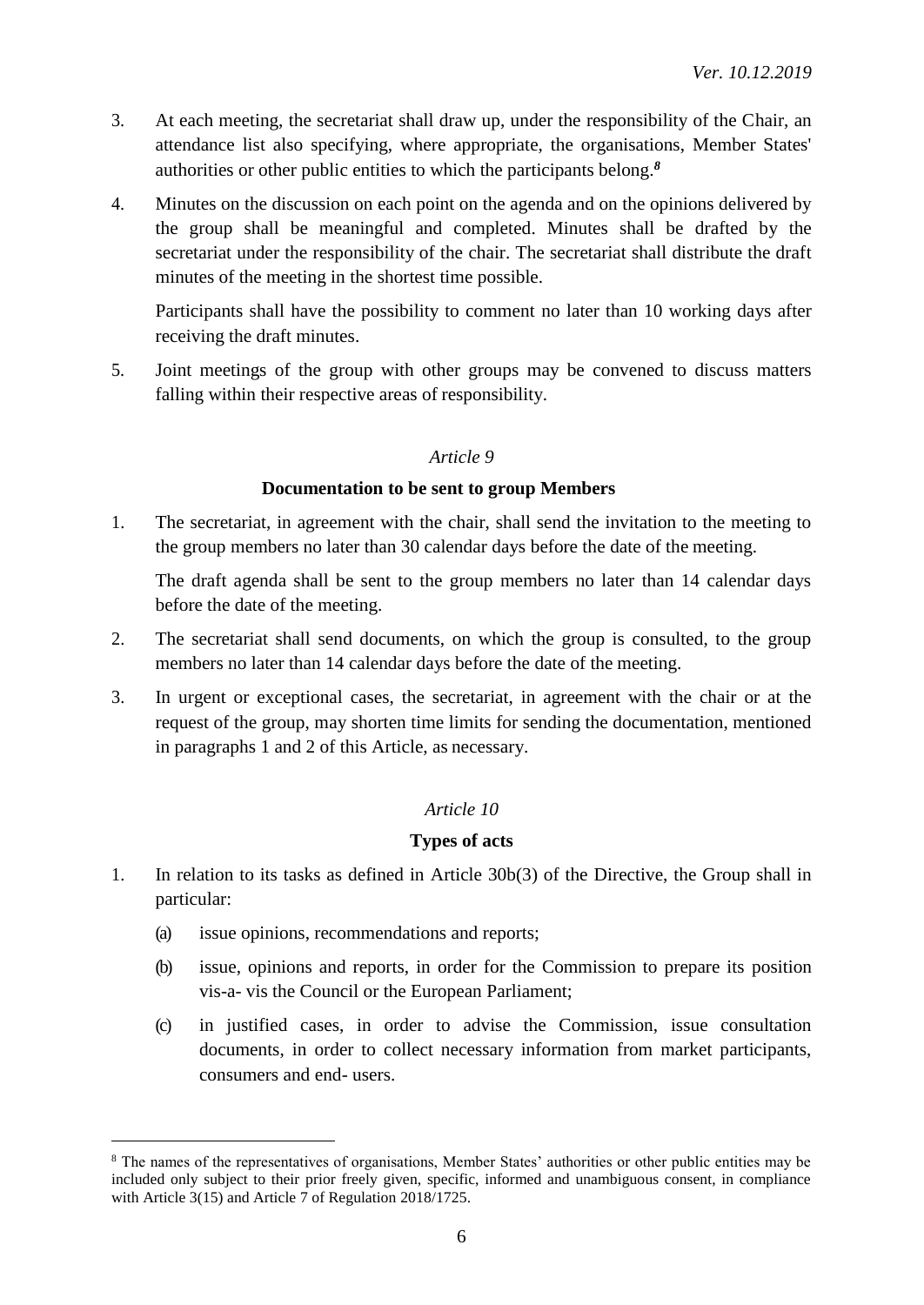- 2. The Group may also adopt public statements, such as press releases. Where their aim is different than merely promoting the Group's existing work, such acts may only be adopted if the members express their explicit agreement pursuant to Article 12.
- 3. Neither the members nor the Commission are bound by the acts defined in the previous paragraph, but shall take the utmost account of such documents.
- 4. In assisting the Commission, the group shall take due account of the principles of better regulation as prescribed by the Commission, in particular in the Communication of the Commission on Better regulation for Growth and Jobs in the European Union.<sup>9</sup>

## **Decision making procedure**

- 1. The group shall adopt acts defined in the previous Article by consensus, or if not possible, on the basis of 2/3 majority of the votes, each member having one vote. In addition to the possibility to attach dissenting opinions, any member has the right to include its individual views as an annex in the opinions, recommendations and reports adopted by the group.
- 2. A request for secret ballot can be made by at least two voting members present and supported by a majority of members.
- 3. If a member of the group so requests, an adoption can be postponed if the documents relating to a specific agenda point have not been sent to the members within the timeframe laid down in Article 9(2) and (3).

However, at the proposal of the chair or at the request of any other member of the group, the group may decide by a simple majority voting of members to keep this point on the agenda because of the urgency of the matter.

4. If the group has not decided within the timeframe laid down by the chair, the latter may extend this period, except in cases of urgency, no longer than until the end of the next meeting. If necessary, the written procedure provided for in Article 12 may be applied.

## *Article 12*

## **Written procedure**

- 1. If necessary and justified, any acts or documents of ERGA may be adopted by a written procedure. To this end, the secretariat, in agreement with the chair, shall send the members of the group the documents(s) on which the group is being consulted.
- 2. The minimum period which must be given for comments to be submitted is 14 calendar days, except in the exceptional case of justified urgency where the time-limit is two working days. Urgency may, for instance, be justified when the group has to adopt the type of acts referred to in Article 10(2). Such a case of justified urgency shall be explained when launching a written procedure.

<sup>9</sup> COM (2005)97 of 16.3.2005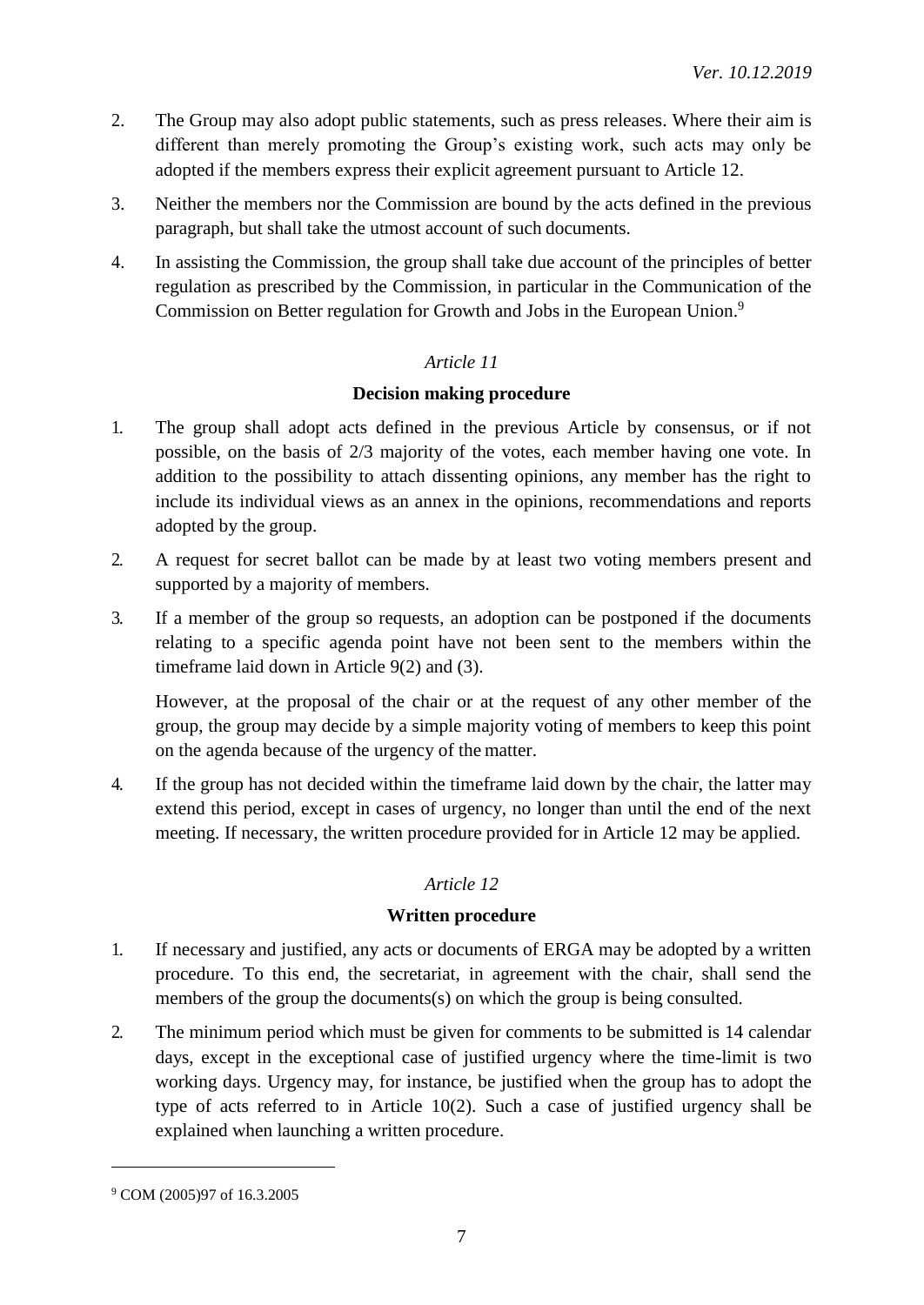- 3. The chair, if applicable with the support of the chair of a sub-group, shall process the comments and prepare a final version of the document(s) within seven calendar days after the deadline for submitting comments. In case of justified urgency, the time-limit for processing comments and preparing a final version of the document(s) is one working day.
- 4. The secretariat will send the document(s) to the members of the group to put it to a vote. The acts are adopted if a 2/3 of the members have expressed their explicit agreement within a deadline which must not be less than seven calendar days, except in case of justified urgency where the time-limit is two working days.
- 5. A full report on the outcome of the procedure will be made available to members of the group. The report will indicate in particular:
	- (a) The detailed results of the voting (i.e., number of votes cast specifying the number of negative and positive votes and abstentions); and
	- (b) The remarks and reservations of group members upon their request.
- 6. However, if a simple majority of group members requests that the proposed document be examined at a group meeting, the written procedure shall be terminated without result and the chair shall convene a meeting of the group as soon as possible.

#### **Fast track adoption procedure**

- 1. In relation to its task as defined in Article 30b(3)(d) of the Directive, the group shall set up an expert subgroup (hereafter 'the expert subgroup') on an ad hoc basis. The expert subgroup shall be disbanded as soon as the opinion is delivered or abandoned.
- 2. The elected Board shall be responsible to appoint the members of the expert subgroup on a transparent basis. It shall be composed of three experts from the members who are not the national regulatory authorities of the EU Member States involved in the matter.
- 3. When the Commission requests the group to deliver an opinion pursuant to Article 2(5c), or Article 28a(7), of the Directive, the expert subgroup shall be responsible to issue a first draft.
- 4. The expert subgroup members shall ensure that the draft opinion:
	- (a) provides for a factual description of the issues at stake;
	- (b) takes into consideration any relevant documents shared with the members of the expert subgroup by the national regulatory authorities of the EU Member States involved in the matter;
	- (c) is submitted to the Contact Network within seven working days from the Commission's formal request.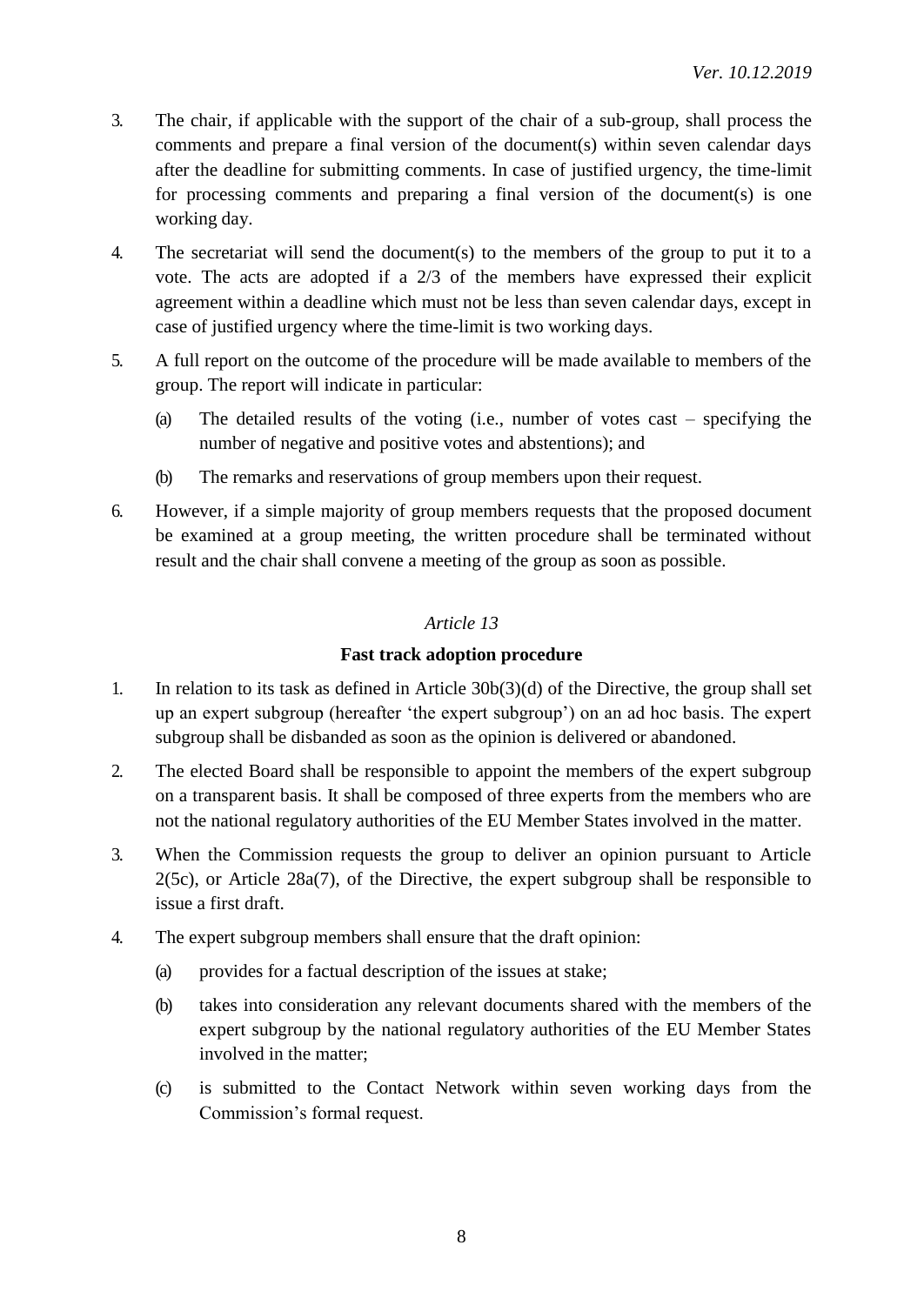- 5. The members of the Contact network shall have no less than three working days to share their comments with the members of the expert subgroup. The exact deadline shall be specified by the members of the expert subgroup.
- 6. After having processed all the comments received, the expert subgroup shall provide an updated draft opinion no later than 12 working days from the Commission's request.

The secretariat will send the document to put it to an electronic vote. The draft opinion is adopted by the group if, within no less than three working days:

- (a) a simple majority of members have expressed their explicit agreement and;
- (b) one-third of members have not expressed their explicit disagreement.
- 7. A full report on the outcome of the procedure will be made available to members of the group by the secretariat immediately after the deadline. The report shall indicate in particular:
	- (a) the detailed results of the voting (i.e. number of votes cast specifying the number of negative and positive votes and abstentions); and
	- (b) the remarks and reservations of group members, if any.
- 8. Should the draft opinion not be adopted in the first place, the expert subgroup shall amend the document before a new vote takes place.

## *Article 14*

## **Annual Work Programme**

- 1. The drafting of the Work Programme of the group shall be initiated by the Board.
- 2. With the aim of achieving the goals of the group's multi-annual strategic priorities, as laid out in ERGA Statement of Purpose, the first outline of the annual Work Programme shall set out the main workstreams, under which more detailed activities and topics will be proposed by the members of the group upon receipt of the document, as well as, where appropriate, their expected timeline.

The first outline of the annual Work Programme shall be shared with members no later than 15 working days ahead of the first Contact Network meeting of the year.

3. Following a first discussion within the Contact Network, and after having considered all inputs, the incoming chair shall put forward a draft Work Programme before the members of the group at the first plenary meeting of the year.

Having taken into account the comments expressed by members during the plenary discussion, the document shall then be finalised by the Board and be approved no later than 15 September every year, according to the provisions set out under Article 12 of these rules of procedure.

4. Once approved by the members, the draft Annual Work Programme shall be published.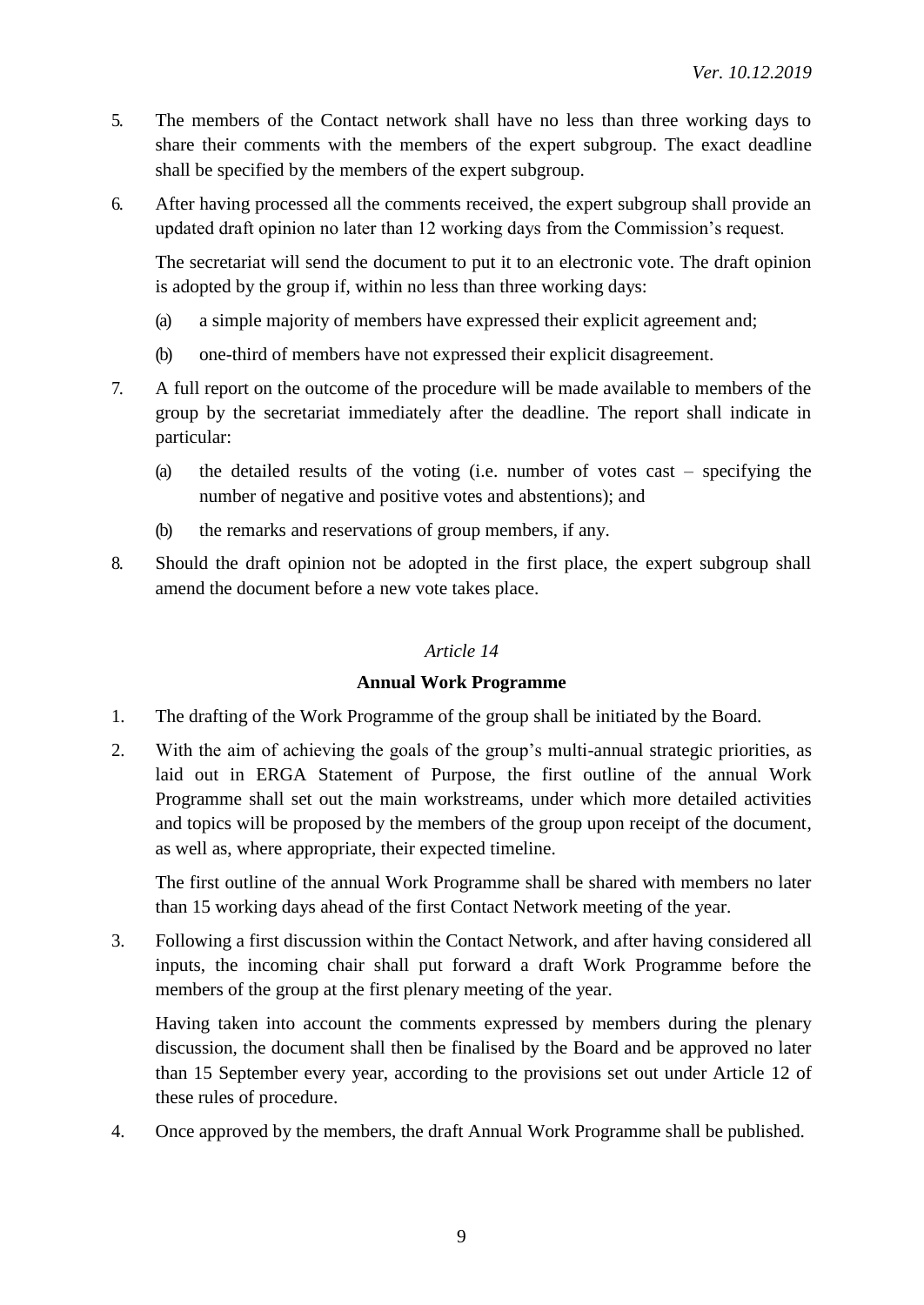#### **Sub-groups**

1. The group may set up one or several sub-groups, in order to examine a specific question on the basis of the Work Programme endorsed by the plenary meeting of the group pursuant to the procedure foreseen under Article 14 of these Rules of Procedure. The group may also decide to set up additional sub-groups on ad hoc basis.

Sub-groups shall operate in compliance with the Commission's horizontal rules on expert groups and shall report to the group. Such groups shall be disbanded as soon as their mandate is fulfilled.

2. Sub-groups shall be composed of experts from the members and can also include observers. The meeting of the sub-groups can also be open to external participants, on an ad hoc basis.

Whenever a sub-group is set up, members of the group shall decide on its composition and leadership. Following an open and transparent call for interest, subgroup chairs shall be appointed via electronic vote no later than 15 October every year. Subgroups may only be chaired by one of the members. In case of competing candidacies, the matter may be brought up to the Contact Network before the electronic vote takes place.

3. Once elected subgroup chairs are responsible to draft the terms of reference of the subgroup.

The draft terms of reference shall be adopted by the members of the group before the end of each year preceding that to which they relate.

## *Article 16*

#### **Contact Network**

1. The group may set up a Contact Network of representatives of all members and observers, coordinated by a representative of the chair of the group, to facilitate coordination of proposals to be considered by the meeting of the group.

The Contact Network shall, inter alia, be consulted whenever the Commission requests the group to deliver on opinion in accordance with the tasks defined in Article 30b(3)(d) of the Directive.

- 2. In some cases, the Contact Network can also act as a platform for exchange of information and for cooperation, to support the tasks defined in Article 30b(b) and (c) of the Directive.
- 3. Where possible, the Contact Network will operate virtually, through electronic contact.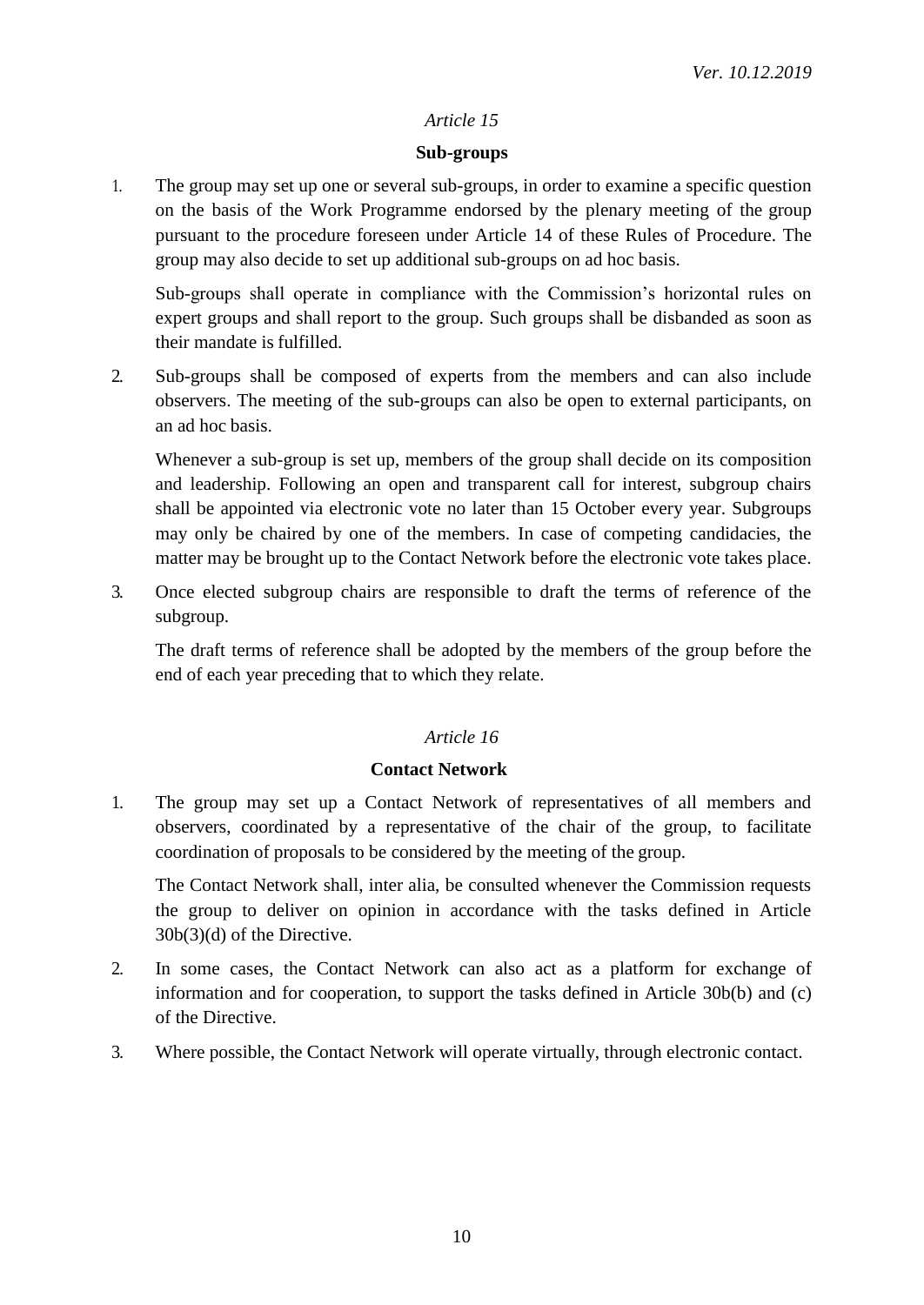#### **Correspondence**

- 1. External correspondence relating to the group shall be addressed to the Commission (secretariat), for the attention of the chair of the group.
- 2. Correspondence for group members shall be sent directly, if possible by e-mail, to the person designated for this purpose by the regulatorybody.

## *Article 18*

#### **Access to documents**

Applications for access to documents held by the expert group will be handled in accordance with Regulation (EC) No  $1049/2001^{10}$  and detailed rules for its application<sup>11</sup>.

#### *Article 19*

#### **Transparency**

- 1. The group and sub-groups shall be registered on the Register of expert groups.
- 2. As concerns the group and sub-groups composition, the following data shall be published on the Register of expert groups:
	- (a) the name of Member States' authorities;
	- (b) the name of observers.
- 3. The Commission shall make available all relevant documents, including the agendas, the minutes and the participants' submissions, either on the Register of expert groups or via a link from the Register to a dedicated website where this information can be found.

Access to dedicated websites shall not be submitted to user registration or any other restriction. In particular, the Commission shall publish the agenda and other relevant background documents in due time ahead of the meeting, followed by timely publication of minutes. Exceptions to publication shall only be foreseen where it is deemed that disclosure of a document would undermine the protection of a public or private interest as defined in Article 4 of Regulation (EC) No 1049/2001.

## *Article 20*

## **Confidentiality of deliberations**

1. The group's deliberations shall be confidential.

<u>.</u>

2. The group may, by a simple majority of its members, decide to open its deliberations to the public.

<sup>&</sup>lt;sup>10</sup> Regulation (EC) No 1049/2001 of the European Parliament and of the Council of 30 May 2001 regarding public access to European Parliament, Council and Commission documents (OJ L 145, 31.5.2001, p. 43).

<sup>&</sup>lt;sup>11</sup> Commission Decision 2001/937 of 5.12.2001. OJ L 345 of 29.12.2001, p. 94.